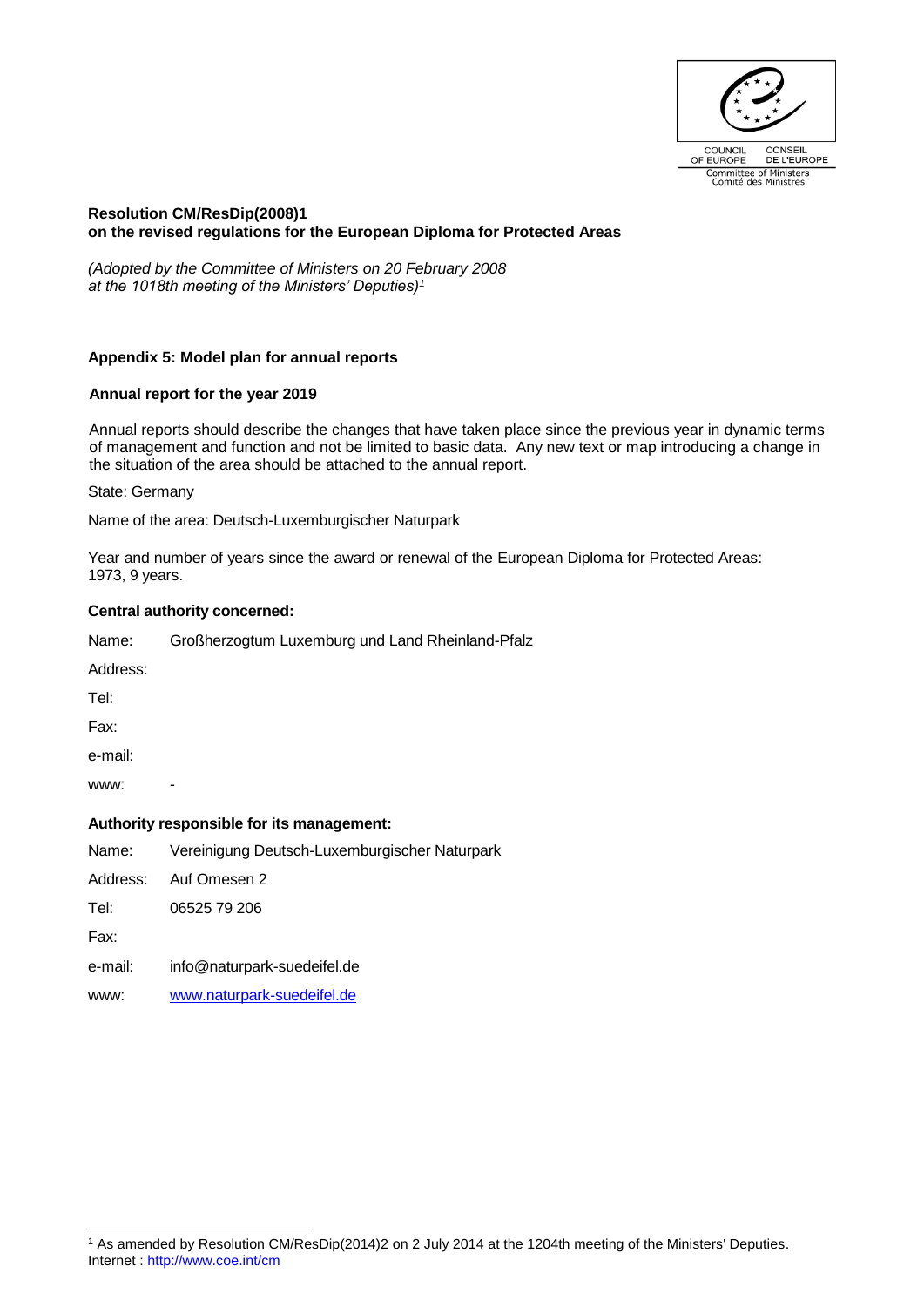**1. Conditions:** List here all conditions which were attached to the award or the renewal of the European Diploma. Explain either how the conditions have been totally complied with or detail the progress in complying with the conditions. Please also indicate any unresolved difficulties that you have encountered.

**a) At the initiative of the States concerned, resume the work of the intergovernmental committee as soon as possible;**

In 2019 a meeting of the environment ministries from Luxembourg and Rhineland-Palatinate took place to resume the work of the intergovernmental committee.

**b) Engage in an in-depth analysis of the mission, the medium-term objectives and future structure of the Germano-Luxembourg Nature Park;**

In a joint discussion, the two Environment Ministers of Luxembourg and Rhineland-Palatinate agreed on the preparation of an analysis for the future orientation and organisation of the German-Luxembourg Nature Park. Appropriate funds are to be made available for this purpose.

**c) Define specifications and a road map for the drawing-up of a global management plan for the Germano-Luxembourg Nature Park incorporating those of the nature parks on its territory; prepare the management plan before the next renewal of the European Diploma falls due and ensure the funding required for its implementation;**

It should be noted in this respect that the nature parks South Eifel (D), Our (L) and Mëllerdall (L) are located in the area of the German-Luxembourg Nature Park. All three nature parks have developed current nature park plans with broad public participation and the involvement of all relevant actors, experts and decisionmakers. These nature park plans form the basis for the sustainable development of the German-Luxembourg Nature Park.

**2. Recommendations:** List here all recommendations which were attached to the award or the renewal of the European Diploma. Explain either how the recommendations have been totally complied with or detail the progress in complying with the recommendations. Please also indicate any unresolved difficulties that you have encountered.

**a) Maintain and step-up consultation and collaboration between the parties concerned by the Our and Sûre basins, focusing on relations between the Grand-Duchy of Luxembourg and the Rhineland-Palatinate Land;**

Transnational cooperation is enshrined in the three nature park plans (in Luxembourg: Etude détaillée) as an objective/measure. The practical implementation of this objective is documented by a number of joint projects that have been running or will be continued since the last reporting in 2012: The joint INTERREG project "Barrier-free without borders" (2016-2020). The aim of this project is to make the sights of the German-Luxembourg Nature Park accessible to all, including people with disabilities. The INTERREG project "Dry stone walls in the Greater Region" (2016-2010), whose partners (including the nature parks Mëllerdall and Südeifel) are developing a joint concept for the preservation of dry stone walls in the Greater Region. Intensive cooperation is also taking place in the marketing, further development and maintenance of the premium hiking trails developed as part of the INTERREG project NaturWanderPark delux (2010-2012). Since 2016, the nature parks Our and Südeifel have been cooperating within the framework of the cultural tourism project "500 Years Post Routes Thurn&Taxis" (anniversary event 2016 and annual living history tours, joint homepage). The nature parks Mëllerdall and Südeifel are engaged in an intensive cross-border exchange to protect and develop the orchard meadows. The projects will run until the end of 2020.

In 2019 two project-related exchange meetings took place between the nature parks South Eifel, Mëllerdall and Our and their partners from the fields of sustainable rural development (LEADER) and tourism (regional tourism associations): 15.5.2019 Born (topics: Orchards, regional products, tourism quality offensive); 7.11.2019: Esch-s-Sûre (themes: Light pollution, nature park values, partners, water protection & agriculture)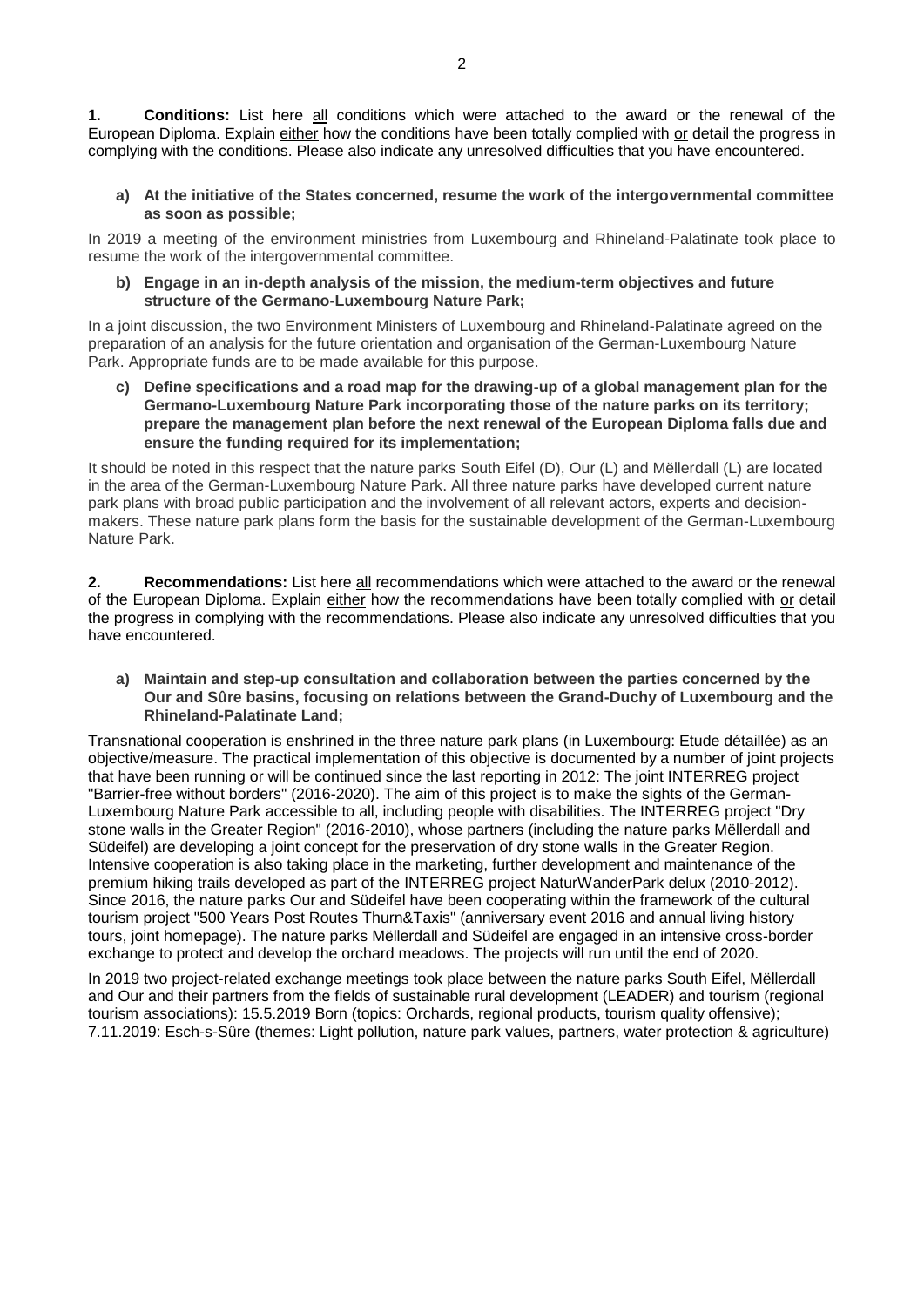**Pursue public awareness-raising and information activities;**

It should be noted that this is part of the calendar of events of the Our, Mëllerdall and Southern Eifel Nature Parks, as well as the information work on the joint projects mentioned above.

**b) Encourage the swift creation of the Müllerthal-Kleine Luxemburger Schweiz Nature Park and incorporate it as far as possible in the Germano-Luxembourg Nature Park;**

The Mëllerdall Nature Park was founded in 2016. It is the third nature park in Luxembourg after the existing nature parks Obersauer and Our. The nature park was founded as part of intensive citizen participation. The establishment and management of nature parks in Luxembourg are regulated by the Nature Park Act of 10 August 1993.

A first important step was the creation of the Etude Préparatoire, which was presented to the public in spring 2012 and provides a rough framework for action for the future nature park.

The Etude Détaillée was launched in March 2013. This study can be understood as a kind of roadmap that defines and describes the themes and the financial framework of the nature park for ten years. The participation of the citizens was particularly important in this phase. On 23 March 2013, the launch event of the Etude Détaillée in Bech took place at the Centre Culturel Hanner Bra under the title "Building the Mëllerdall Nature Park - help shape your nature park".

For about 15 months, all interested and active people were able to participate in the development of the Etude Détaillée by participating in working groups, developing project ideas or writing comments on the meeting minutes, which were always available online, by e-mail. This meant that everyone was able to help shape the future Mëllerdall Nature Park, only if the ideas were in line with the objectives of the nature parks, i.e. the model sustainable development of a region.

The finished Etude Détaillée was presented to the public in November 2014 at three information events (Echternach, Müllerthal and Heffingen). Cross-border cooperation is an integral part of the study.

The Mëllerdall Nature Park has since established itself as a nature park in Luxembourg and maintains intensive cross-border cooperation with the other Luxembourg nature parks and the Southern Eifel Nature Park.

**c) Find a solution allowing aquatic fauna to pass or circumnavigate the obstacle of the Vianden hydroelectric dam;**

To this end, various possibilities were discussed both within the framework of the INTERREG project "Nat'Our" (dismantling of the weirs above the dam) and by the river committee within the framework of the project "River Contract Our". There is currently no feasible technical solution to achieve continuity. Furthermore, from an ecological point of view, it is not sensible to mix the fish stocks of the reservoir with those of the Our watercourse.

**d) Maintain vigilance with regard to leisure and sporting pursuits (camping, rock-climbing, canoeing, etc.).**

Sustainable visitor guidance is part of the nature park plans mentioned above and is taken into account in the designation of hiking trails and recreational facilities. The management plans (Plans de Gestion) for the NATURA 2000 zones also contain specific protection objectives.

**3. Site Management:** List here any changes to the European Diploma holding site management, in relation to both terrestrial and aquatic environments (as appropriate), and in relation to staff and finances, since the last annual report was submitted to the Council of Europe. Please also indicate any unresolved difficulties that you have encountered.

In 2019 wurde im Naturpark Südeifel ein Streuobstbüro für den Erhalt und die Entwicklung der Streuobstwiesen eingerichtet und eine Fachkraft eingestellt.

In April 2019, a coordinator (employer: Our Nature Park) was appointed to initiate and plan concrete measures from the Natura 2000 management plans for the 13 Natura 2000 zones (16,697 ha) in the region of the Our Nature Park and surrounding municipalities. The coordinator accompanies the interdisciplinary steering committee COPIL ("Comité de pilotage Éislek"), founded in October 2018, whose national, regional and local members from the fields of nature conservation, agriculture and forestry, regional development, energy, water management and tourism work together on the implementation of the Natura 2000 management plans.

In the Mëllerdall Nature Park, a coordinator was appointed in July 2019 to initiate and plan concrete measures from the Natura 2000 management plans in the Mëllerdall Nature Park region and surrounding municipalities. As in the Our Nature Park, this person accompanies the interdisciplinary steering committee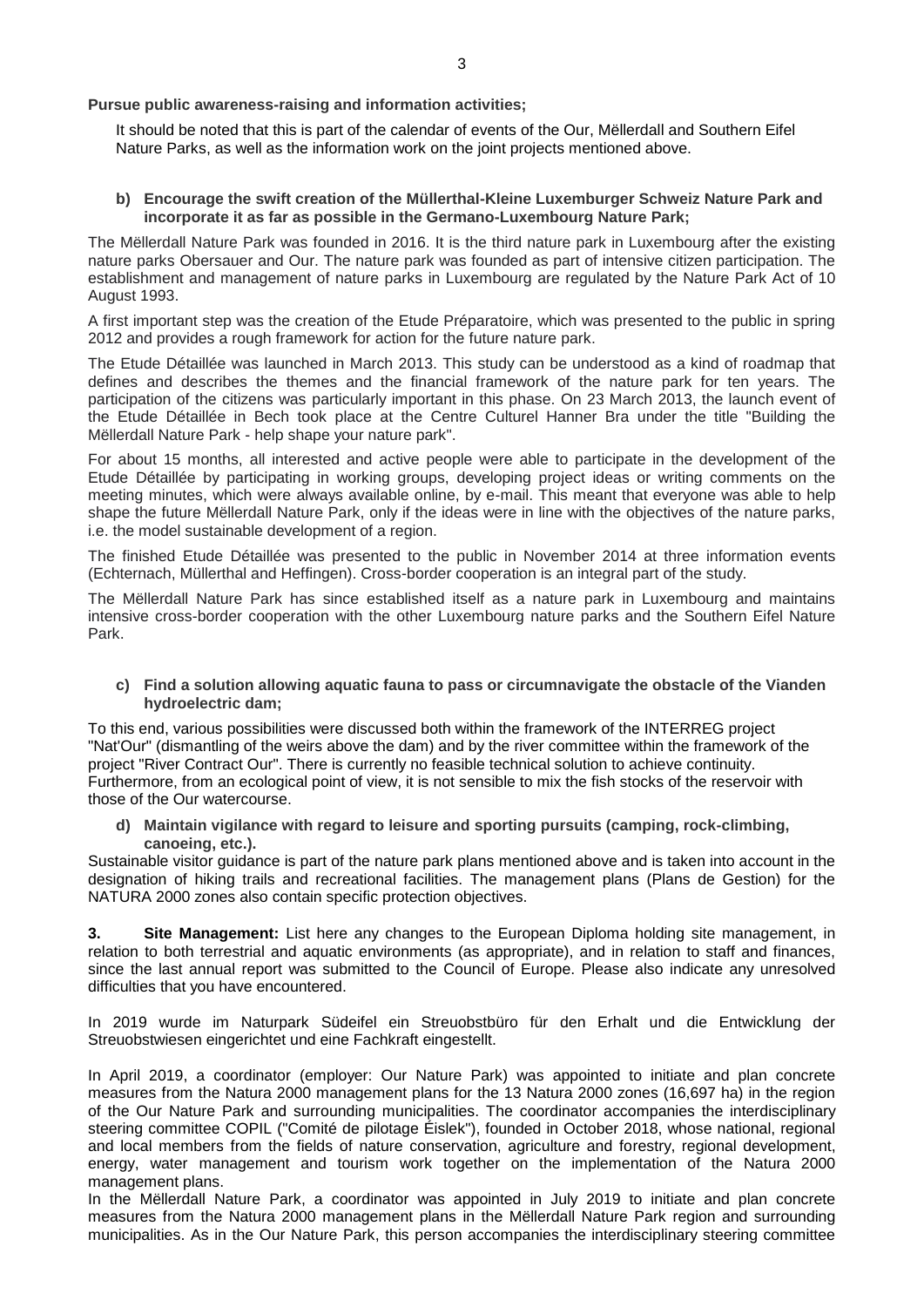In addition, in May 2019, a coordinator was appointed in the Mëllerdall Nature Park to monitor the implementation of measures in the drinking water protection areas of the region and adjacent areas. Here, too, an interdisciplinary steering committee (Comité d'accompagnement Mëllerdall, November 2019) was set up, comprising all stakeholders.

**4. Boundaries:** Give details of any changes to the boundaries of the European Diploma holding site since the last annual report was submitted to the Council of Europe. If there are any changes, please attach an appropriate map to this report. Please also indicate any unresolved difficulties that you have encountered.

There are currently no changes in the external borders of the German-Luxembourg Nature Park.

**5. Other information:** List here any other information about the European Diploma holding site which you consider should be provided to the Council of Europe.

No other information.

The following sections of the form should only be filled in if your area is in the year before a renewal of its European Diploma for Protected Areas, i.e. year 4 after the award of the European Diploma or year 9 after its renewal.

### **6. Natural heritage (general abiotic description: geomorphology, geology and hydrogeology, habitats, flora, fauna, landscape) – State of conservation**

- 6.1. Environment: changes or deterioration in the environment, of natural or anthropic origin, accidental or permanent, actual or anticipated
- 6.2. Flora and vegetation: changes in the plant population and in the vegetational cover; presumed causes
- 6.3. Fauna: changes in the sedentary or migratory populations; congregating, egg-laying and breeding grounds

# **7. Cultural heritage and socio-economic context**

- 7.1. Cultural heritage
- 7.1.1. Changes concerning cultural heritage
- 7.2. Socio-economic context
- 7.2.1. Changes concerning the socio-economic context

## **8. Education and scientific interest**

- 8.1. Visitors Information policy
- 8.1.1. Arrangements for receiving and informing the public (building, booklets, maps, cards, etc.)
- 8.1.2. Frequentation by visitors and behavior (number, distribution in time and space)
- 8.1.3. Special visits (distinguished persons, groups, etc.)
- 8.2. Scientific research
- 8.2.1. Current or completed research (observation, experimentation, etc.; identification or inventory of the species listed in the appendices to the Bern Convention, etc.)
- 8.2.2. Scientific publications

## **9. Site description (vulnerability, protection status, ownership, documentation)**

- 9.1. Changes in legislation or regulations
- 9.2. Changes in ownership title (conversion to public property, rentals, etc.)
- 9.3. Extension or transfer, new uses (for example, conversion into total reserve)

## **10. Site management (management plans, budget and personnel)**

- 10.1. Improvements made
- 10.1.1. Ecological action affecting the flora and biotopes; controls of fauna
- 10.1.2. Protection against the elements (fire, water regime)
- 10.1.3. Approaches and thoroughfares (paths, roads, car parks, signposting, fencing, etc.)